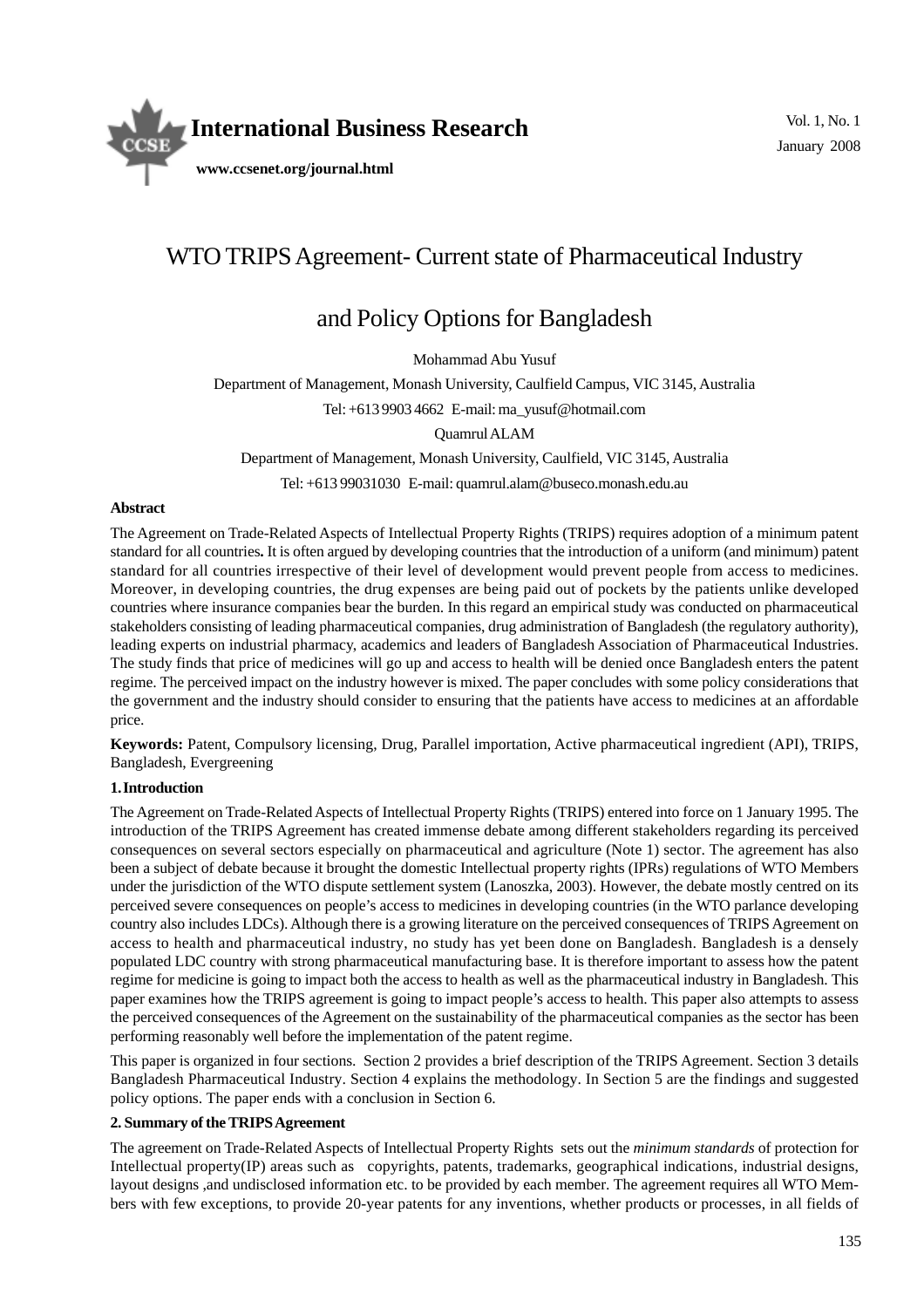technology (including pharmaceuticals) without discrimination as to the place of invention, subject to the normal tests of novelty, inventiveness, and industrial applicability (Agreement on TRIPS: Article 27.1, Article 33). It is a minimum standard agreement as it allows members to provide more extensive protection of intellectual property if they so wish.

The TRIPS Agreement requires Member countries to provide civil as well as criminal remedies (criminal remedy may be necessary in cases of copyright piracy or wilful trademark counterfeiting on a commercial scale) for the infringement of intellectual property rights covered by the Agreement (Articles 45-46, 61). Members are also obligated to provide means so that patent owners can obtain the cooperation of customs authorities to prevent importation of infringing goods as well as release of infringing goods destined for exportation (Articles 51-52).

Before TRIPS Agreement, many countries did provide only process- but not product patents. Product patent provide for absolute protection of the product, whereas process patents provide protection in respect of the technology and the process (method) of manufacture.

#### *2.1 TRIPS - An Uneven Agreement!*

Under TRIPS Agreement, both developed and developing countries are required to provide patent protection for all areas of IP although they are not at the similar level of development. The income levels of developing countries are much lower than that of developed countries. For example, (as shown in table 1) the major industrial countries (SL 1-4) adopted strong patent protection at high levels of real income (e.g., Japan's GDP per capita \$24,043, Switzerland \$ 36,965), whereas, developing countries (SL 5-8) will be required to adopt similar standards at much lower income levels (e.g., Pakistan GDP per capita \$ 508) under the said agreement (Subramanian, 2004).

 The information in table-1 confirms that TRIPS agreement requires providing patent irrespective of the level of GDP per capita. This creates in uneven playing field for developing countries. Furthermore, a large percentage of developing country population does not have access to medical insurance and more often than not pay for drugs themselves (WHO, 2001 in Cullet, 2003). Mazhar (2005) criticized the TRIPS agreement noting that 'the TRIPS agreement grants monopoly rights without having legislation to bound monopolies.

#### *2.2 The Rationale for Patents*

Intellectual property rights are justified on the ground that it would provide necessary incentives for research and technology development. Through patents, the inventor(s) is (are) given time bound monopoly. This time bound monopoly gives the inventor the exclusive right to exploit the invention and prevent others from using the invention without his consent. Rewarding the inventor is the main rationale of patent system. This time bound monopoly is derogation from the concept of free trade. The proponents of the patent system argue that Pharmaceutical industry spends huge expenditures on R & D than any other industry. The patent system allows the inventor firms to charge prices more than the marginal cost of production and distribution of drugs. The monopoly right given by the patent and the scope to charge higher price than the marginal cost allows inventors/inventor firms to recoup the cost of developing the drug. The Orthodox perspective (about IPR) considers protection of intellectual as essential to motivate people to incur costs for innovation and run the risks that outcomes may not succeed. According to this view, both firms and society gain benefits from enforced IPRs (Note 2) (Plahe, 2007).

The developing countries view the patent regime from a different perspective. On public health ground a number of countries provided no patent protection or partial patent protection for pharmaceutical products before the Uruguay Round on the ground that health sector is concerned with basic need and therefore should be protected from full commercialization. India is a glaring example who vehemently endorsed this view. India did not recognize product patents on pharmaceuticals until very recent past (Note 3) (Cullet, 2003).

Hughes, Moore, and Snyder (2002),in their paper titled "Napsterizing" argue that in the short term, consumers would be much better off if patents on drugs are eliminated , thereby allowing drug price to lower by increasing competition with generic products; however, in the long run we would all be worse off. This is because with lower revenues, pharmaceutical companies would not be able to dedicate much money into the research and development that is critical for the development of new products. So gradually the development of new drugs would decline, and fewer new life-saving and life-enhancing treatments would be available to future generations (Hughes, Moore, and Snyder, 2002 in Werhane & Gorman, 2005). Despite all these arguments in favour of intellectual property rights, the TRIPS Agreement has been subjected to severe criticism especially regarding its potential impact on medicine and access to health.

# *2.3 qConcerns with TRIPS Agreement*

Before the TRIPS agreement came into being, different countries could implement different systems to protect IP depending on their level of development. This allowed a number of countries not to have patents in any form for drug whereas many others dispensed only with patenting for therapeutic molecules in their IP laws. In this historical context of IP protection, the advent of TRIPS requiring uniform minimum standard for all countries, irrespective of their economic gap, has created antagonisms between developed and developing countries during Uruguay Round of negotiations. The main issue identified that created the debate between industrialized and developing countries was the perceived impact of the TRIPS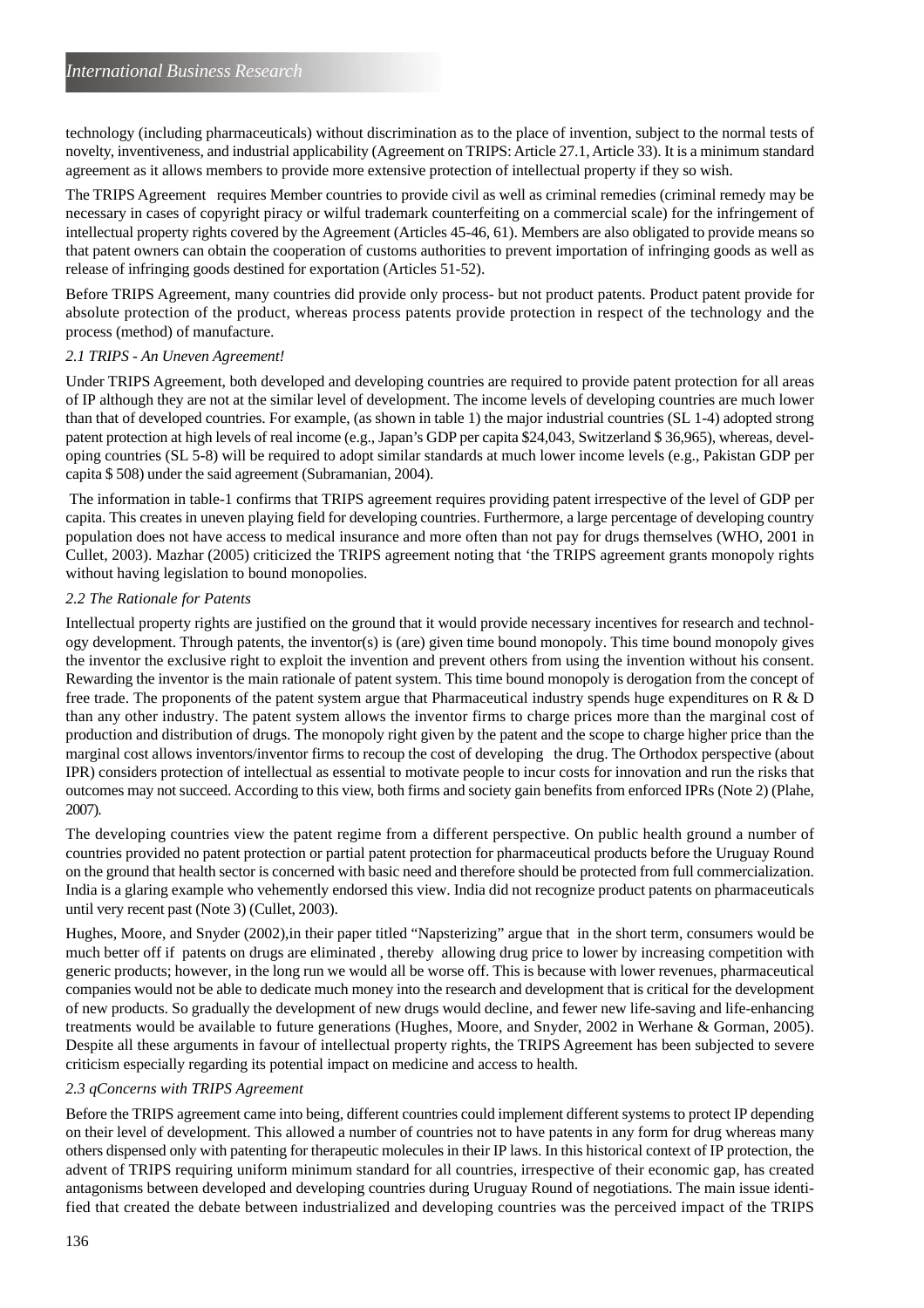Agreement on public health especially access to the generic drugs at low costs in developing countries. Developing countries argue that once they become TRIPS compliant, production of generic drugs will be prohibited and price will go up. The debate, most often centred on the high price of HIV/AIDS treatment (Note 4) thereby rendering HIV treatment impossible in southern countries where no health insurance system exists and patients have to pay out of pocket for medicines. The concerns that were raised about the implications of the TRIPS Agreement on public health were reflected in the adoption, upon the initiative of developing countries, of the "Doha Declaration on the TRIPS Agreement and Public Health" at the Fourth WTO Ministerial Conference (November 9-14, 2001).Recognizing the severity of the public health problems afflicting many developing and least-developed countries("LDCs"), especially—but not limited to—those resulting from HIV/AIDS, tuberculosis, malaria, and other epidemics, the Declaration clearly states –" the TRIPS Agreement can and should be interpreted and implemented in a manner supportive of WTO members' right to protect public health and, in particular, to promote access to medicines for all(Correa,2004)Another concern with patenting is the attempt by patent holder to "evergreen" the patent. Pharmaceutical companies sometimes apply to patent the new form of an old drug (known as 'evergreening (Note 5)') and thus extending the life of a patent. In 2006, Chennai Patents Office rejected an application of Novartis for patenting a drug (Imatinib Mesylate under the brand name of Glivec)on the ground of evergreening. Novartis also lost the case challenging Chennai Patents Office decision in Chennai High Court (Srinivason, 2007).

# *2.4 Does Intellectual Property (IP) Stimulate Development of Drugs Related to the Needs of the Poor?*

The argument in favour of patent protection is that it provides incentives to inventors/private firms to undertake more Research and Development (R &D) in developing drugs for diseases more common in developing countries (Agarwal & Saibaba, 2001). This rationale of patent is often seen with scepticism on the ground that it is uncertain whether the redistribution of resources to the inventors/private sector firms actually results in development of more drugs for diseases more common in poor countries. This scepticism gets support from historical findings of WHO (World Health Organization) "of the 1223 new chemical entities developed between 1975 and 1996, only 11 were for the treatment of tropical diseases" (Cullet, 2003). In fact, patent does not stimulate R & D for development of drugs for poor people; rather firms concentrate on drugs that have got a big market. There is growing evidence that pharmaceutical companies pays little attention in developing new drugs for diseases that are most prevalent in the poorer countries. Rather they spends a large amount of money in developing and promoting lifestyle drugs that are mainly bought by consumers in the developed countries (Abbott, 2002: 19). In this regard, it is important to cite the observation of the Commission on Intellectual Property Rights (CIPR)- ' all the evidence examined concerning the role that intellectual property protection plays in stimulating R & D on diseases prevalent in developing countries suggests that it hardly plays any role at all, except for those diseases where there is a large market in the developed world' (CIPR, 2002).

# *2.5 Flexibilities and Exceptions to Exclusive Patent Rights*

The developing countries argue against TRIPS stating that the agreement is concerned mainly with the interests of IP right holders and ignores the needs of the poor people. A lot of debate was going on regarding the issue of access to medicines at affordable price, especially for the poor countries. On this issue, world renowned NGOs and donor organizations like Oxfam, USAID, TWN etc. started making lot of noise. They came up with arguments that due to TRIPS, price of necessary drugs will go up and access to medicines at affordable price will be at stake (Hasan, 2006). The strong opposition from developing countries as well as the controversies at the theoretical and practical levels regarding TRIPS led the policy makers to think for alternatives. As a result, in Year 2002, after lot of debate, the '*Doha Declaration' on TRIPS and Public Health* (adopted at the Doha Ministerial meeting of the WTO in November 2001) came in to being.

The Declaration unambiguously states that "the TRIPS Agreement does not and should not prevent Members from taking measures to protect public health". According to the Paragraph 6 of Doha Declaration, all the LDCs were exempted from 'Pharmaceutical Patent Protection' until 1 January 2016. Article 66.1 also provides for the extensions of the transition period for LDCs upon request. Article 1.1 of the Agreement grants Members the freedom to determine the "appropriate method of implementing the provisions of the TRIPS Agreement within their own legal system and practice."

The Agreement also contains some exceptions to exclusive patent rights. Article 27.2 allows countries to restrict the patentability of inventions, if they pose a threat to human life or health. Article 30 permits Members to limit the exclusive privilege granted through patent rights. These general exceptions provided by article 27.2 and 30 are supplemented by article 31 which sets out regulatory framework to issue compulsory licensing (CL). Member States can allow CL on a case by case basis and subject to other conditions laid down in the agreement. WTO Members have the right to determine the grounds for the grant of compulsory licences (CL). Initially CL was restricted to producing pharmaceuticals 'predominantly for the supply of the domestic market' (Article 31f). Members with insufficient or no manufacturing capacities in the pharmaceutical sector could not use CL as import was not permitted under CL and they could not resort to importation. Realizing this difficulty with CL, the General Council, on 30 August, 2003 waived the restrictions on export. After this interim waiver decision, a member is eligible to produce and export to eligible importing member(s) (Note 6). WTO members on 6 December 2005 approved changes to the WTO TRIPS Agreement making permanent the decision (the waiver of Article 31f) on patents and public health originally adopted in 2003. This will now be formally built into the TRIPS Agreement when two thirds of the WTO's members have accepted the change.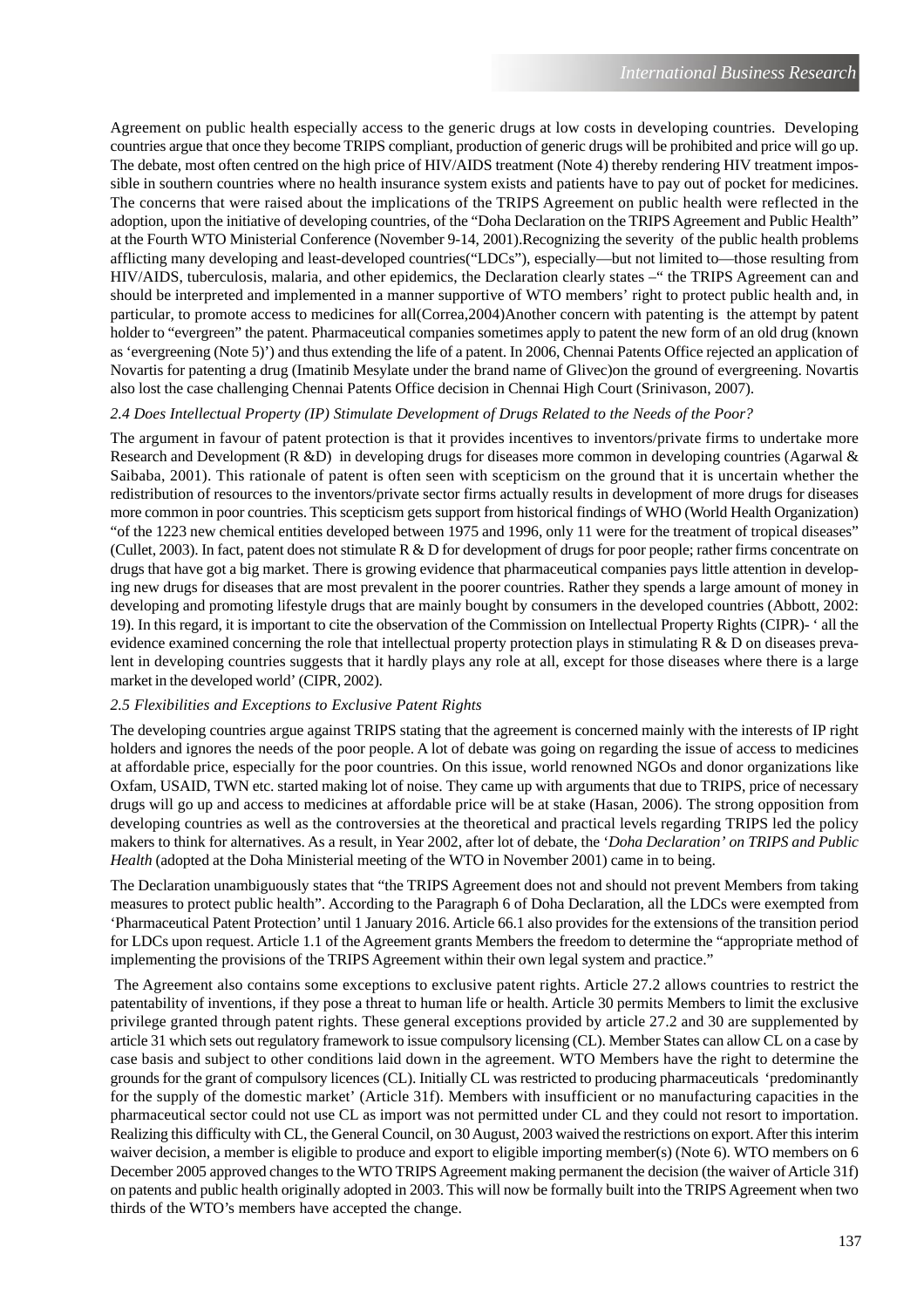Any WTO members (including the developed countries) may grant a CL to its domestic manufacturer to produce and export to the 'eligible importing country' under the scheme. The issuance of CL thus shall open the door to competition from generic pharmaceutical manufacturers (Fink, 2005). The person or agency obtaining the CL needs to pay compensation to the patent holder.

CL is a good weapon for developing countries to source cheaper generics. Some developing countries have successfully used the threat of resorting to such licence as a negotiating token in view of obtaining significant price cuts on essential drugs or voluntary licences(Eeckhaute,2002).There are evidences that issuance of CL to import generic drugs (Note 7) resulted in drug price to drop. For example, in February, 2004, the Ministry of Health, Malaysia issued a contract to a local Malaysian company to import generic Zidovudine, Didanosine and a combination of Lamivudine and Zidovudine from Cipla (India). As a result, the average cost of Malaysian Ministry of Health(MOH) treatment per month per patient dropped from USD 315 to USD 58, equivalent to about an 81% reduction, when generic drugs were used. Patent holders also dropped their own prices when the government exercise its right of government use. This is evident from the table 2.

The Agreement also allows Members to authorize use for public non-commercial purposes (government use) without the authorization of the patent owner. WTO Members are also free to establish its own regime of exhaustion (national or international) of IP rights. This means that Members can adopt international exhaustion in their patent act with a view to allowing parallel importation of patented goods that have been put on a third market by the patent holder or with his authorization(Eeckhaute,2002). These flexibilities and exceptions could be good alternatives for countries that are in need of medicines at affordable price.

 To assess the perceived impact/consequences of the TRIPS Agreement on Bangladesh, it is pertinent to present a brief picture of the present state of Bangladesh Pharmaceutical Industry. The next section depicts a brief sketch of Bangladesh Pharmaceutical Industry.

# **3. Bangladesh Pharmaceutical Industry**

Before 1982, Bangladesh was largely dependent on imported raw materials/API and finished products. The local production was dominated mostly by multinational companies (eight MNCs) who produced about 75% of the value of production. The national Drug Policy (NDP) i.e. Drug Control (Ordinance) 1982 aimed to remove medicines considered harmful, useless and unnecessary from the market (by banning 1707 brands) and ensure supply of essential drugs of all levels at affordable price helped national companies increase their market share from 35 in 1981 to 60 percent in 1990 and by 1991 the top three firms in terms of sales were from locally owned (Rovira, 2004; Islam & Faroque, 2007). Pharmaceutical industry has grown in the last two decades at a considerable rate. With an annual growth rate of about 10%, Bangladesh Pharmaceutical Industry is now heading towards self-sufficiency in meeting the local demand. Bangladesh Pharmaceutical industry is now the largest white-collar intensive employment sector of the country (Hassan, 2005). At present 225 registered pharmaceutical companies are operating in the pharmaceutical sector (Smith, 2005; Shafiuzzaman, 2005). Out of this about 200 have their own manufacturing facilities of which 5 are multinationals (Chowdhury, 2005). Pharmaceutical manufacturers in Bangladesh together now produce 95% of the demand for the country (Smith, 2005, Yusuf 2006a). Bangladesh lacks capacity in producing APIs (Yusuf,2006b) and the industry depends on the imports (of raw materials, API and Machinery) from India, China, UK and few other European countries(Rovira,2004).

Bangladeshi pharmaceutical companies produce only 15 Active Pharmaceutical Ingredients (API).

The market size mounts to US\$520 million with doubledigit growth rate. The pharmaceutical manufacturers of Bangladesh exports pharmaceutical products (such as all major therapeutic classes and dosage forms like Tablets, Capsules & Syrups and specialized products like Inhalers, Suppositories, Nasal Sprays, Injectables and Infusions) to 62 countries in the world (Hassan, 2006). The major pharmaceutical companies in Bangladesh comply with WHO cGMP (Current Good Manufacturing Practice). With an aim to enter the regulated markets like US, EU countries, they are putting up manufacturing facilities of US FDA (Food and Drug Administration) and UK MHRA standards (Chowdhury, 2005)

The pharmaceutical industry is however, beset with some problems. The Directorate of Drug Administration is not adequately equipped with expert manpower to carry its monitoring role functions (The Daily Ittefaq, February 2, 2006) effectively. The drug testing laboratories (one in Dhaka and other in Chittagong) are not well equipped to carry out drug testing functions. Moreover there is no independent drug testing laboratory. The most important bottleneck lies in the absence of bio-equivalence test laboratory (Rahman, Drug Administration, 2006). Availability of substandard medicines said to produce by unlicensed companies (*The Daily Inqilab*, 18 February, 2006) is a matter of great concern for the regulatory authority and a threat to human health.

# **4. Methodology**

This paper is based on both primary and secondary data. The primary data is based on interview findings. Pharmaceutical owners and senior level executives of 10 renowned pharmaceutical companies of Bangladesh were selected using the industry database in Bangladesh. In addition to the pharmaceutical owners and executives, the director of the Drug Administration of Bangladesh (the regulator), two academics from the pharmacy department of the University of Dhaka and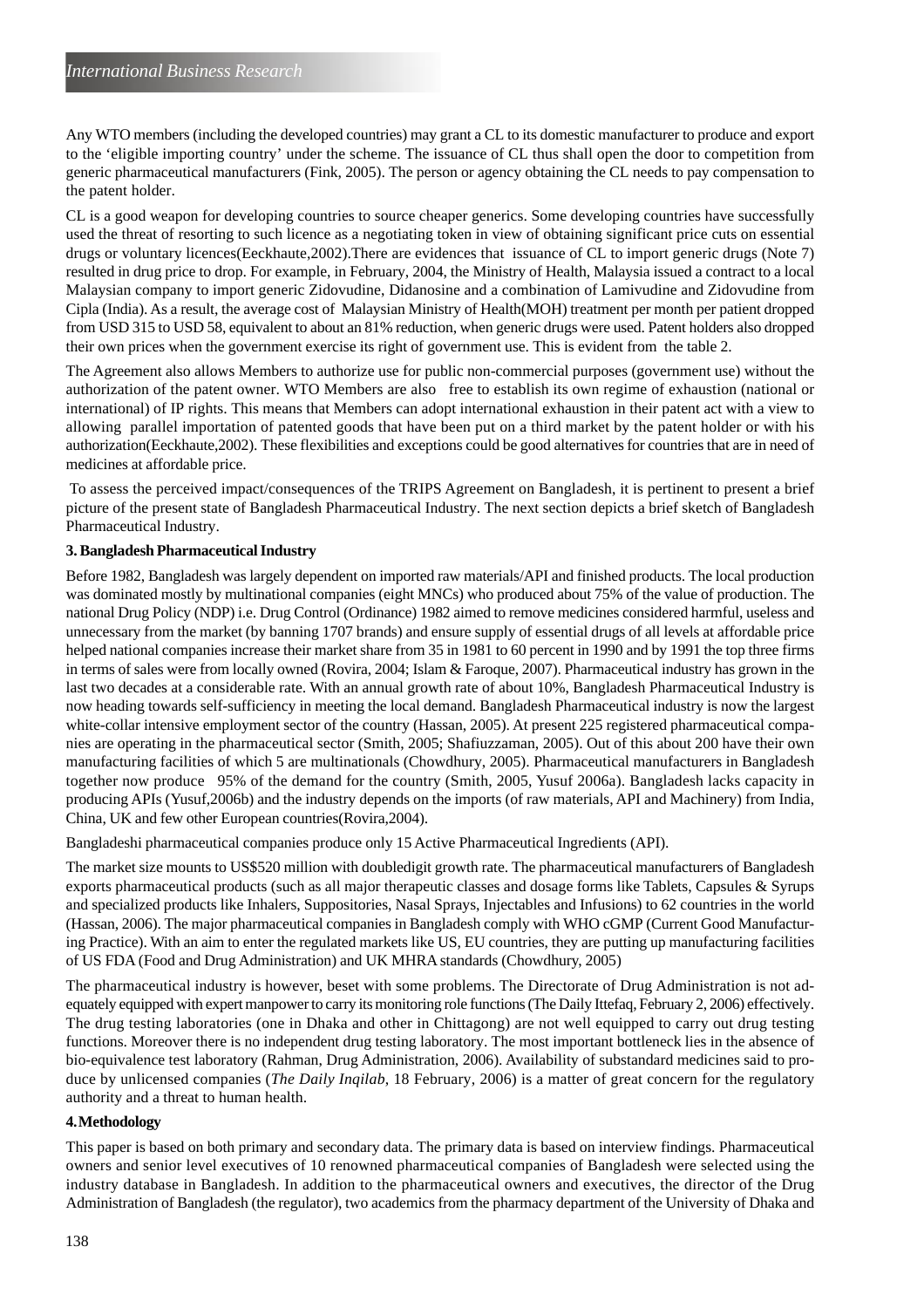two key leaders of the Association of Bangladesh Pharmaceutical Industry were also selected. The academics were selected considering their academic background and linkage with the pharmaceutical industry. The drug regulator has been selected considering his official policy making position and long experience as an academic. Before conducting the interview, the researcher(s) contacted the CEOs/directors of pharmaceutical companies, the drug regulator, concerned academics and industry leaders, explained the study and gained their consent. Timing of interview was fixed by mutual discussion that best suits the interviewee. A face to face interview was conducted using a questionnaire (arranged like a likert scale- table 3) among leading 10 pharmaceutical companies, drug regulator, industry leaders and academics. Table 3 summarizes the responses found through interview survey which focused on the consequences of the TRIPS Agreement, state of Bangladesh pharmaceutical industry and policy options for the industry as well the government. Follow up interviews were conducted over telephone to clarify policy and trade issues. Secondary materials were extensively used to identify critical factors affecting the pharmaceutical industry in developing countries and to use those factors to construct an analytical framework for the study. The sources of secondary data include published articles from various journals, working papers, WTO website, published interviews, TWN (Third World Network) briefing paper, conference papers on the TRIPS Agreement, newspapers and other e-sources.

# **5. Findings /Perceived Consequences of TRIPS Agreement on access to medicine and on the industry**

The situation for Bangladesh pharmaceutical industry as well as for drug consumers is expected to change after 1.1.2016 when Bangladesh would enter the patent regime. In this regard, VanDuzer (2003) told in a seminar that implementation of TRIPS mean that prices will increase, generic drug producers will be hurt, and the access to medicines will be impeded.. Moreover, once TRIPS become mandatory for all countries, export market of Bangladesh pharmaceutical producers will be confined to eligible importing countries only.

Historically, developing country consumers had to pay higher prices for patented goods than generic alternatives. For example, the US price of 3TC (Lamivudine) marketed by Glaxo is USD 3,271 (per patient per year) whilst Indian generic manufacturers, Cipla Ltd. and Hetero Drugs Limited, offer their generic versions for USD190 and USD98, respectively (TWN, 2001). Where alternative medicines are available, a branded product is usually sold at lower price than the price the same brand will sell in countries where there is no competition. The same brand Zantac was sold cheaply in India (\$2 for 100 tablets) as there it faced competition from generics. It was sold \$3 in Nepal, \$9 in Bangladesh, \$30 in Vietnam, \$37 in Thailand, \$61 in Sri Lanka and \$183 in Mongolia, \$ 23 in Australia, \$77 in Canada and \$150 in South Africa (Health Action International 1998). The similar sort of consequences is widely perceived in the case of Bangladesh. 80% of the respondents interviewed told that price of medicines would go up (although they could not tell the extent of price rise precisely) once TRIPS Agreement is implemented. 10% interviewee could not tell what would happen on price once the country would enter the patent regime. It is easy to understand that 20 years of monopoly (article 33) over a pharmaceutical product would enable the right holder to charge higher price for medicines during the patent period as generic equivalents would not be able to come to the market.

Of the respondents, 80% told that the transition period of up to 1 January 2016 (Note 8), for LDCs in providing patent protection for pharmaceuticals comes as a blessing in disguise for Bangladesh. During this time, Bangladesh (as an LDC) would be able to freely manufacture and sell patented drugs (patented elsewhere) in its domestic market as well as export more to 'eligible importing Member' (Note 9) because among LDCs,she has the strongest manufacturing capability to produce drugs. There are as good as 16 LDCs (Annexure 1 List of 16 LDCs) which do not have any pharmaceutical manufacturing capabilities where others have very limited or insufficient manufacturing capabilities (Annex-2 Import based countries). This holds out opportunities for the pharmaceutical manufacturers of Bangladesh to capitalize the post 2005 opportunities through exporting drugs to these countries. Realizing this opportunity, several leading Indian generic drug manufacturers are considering relocating their operations to Bangladesh to take advantage of the least developed country status and benefit from associated longer transitional periods that Bangladesh enjoys (Matthews, 2004). It is reasonably expected that in the absence of any competition from India and China, Bangladesh Pharmaceutical Industry will be able to sell the patented products to the LDCs at a price which could be 50% of the originator brand (Hassan, 2005) and strengthen its foothold in LDC markets.

This export potential is not without uncertainly. In Hassan's view, "post 2004 scenario is not at all that clear. We are still not sure which products India cannot produce after 2004. Moreover, a lot will depend on their capability to produce bulk drugs for products which will be under patent regime during that time" (Hassan, 2004). However, one important risk is associated with this transition process. If Bangladesh is graduated from LDC to developing country group before 2016, all the TRIPS flexibilities allowed for LDCs will disappear. Most respondents stated that Bangladesh does not have research capacity and ability to produce raw materials/molecules for drugs.

Most respondents opine that Bangladesh lacks R & D to produce raw materials for medicines and therefore, the industry should invest in R & D. Although, Bangladesh manufactures 95 percent of its total demand for formulation products, its bulk industry (also known as molecules/API) is still in its infancy. For API and excipients, Bangladesh heavily depends on imported ones. It is estimated that at least 80 percent of total demand for pharmaceutical raw materials come from abroad.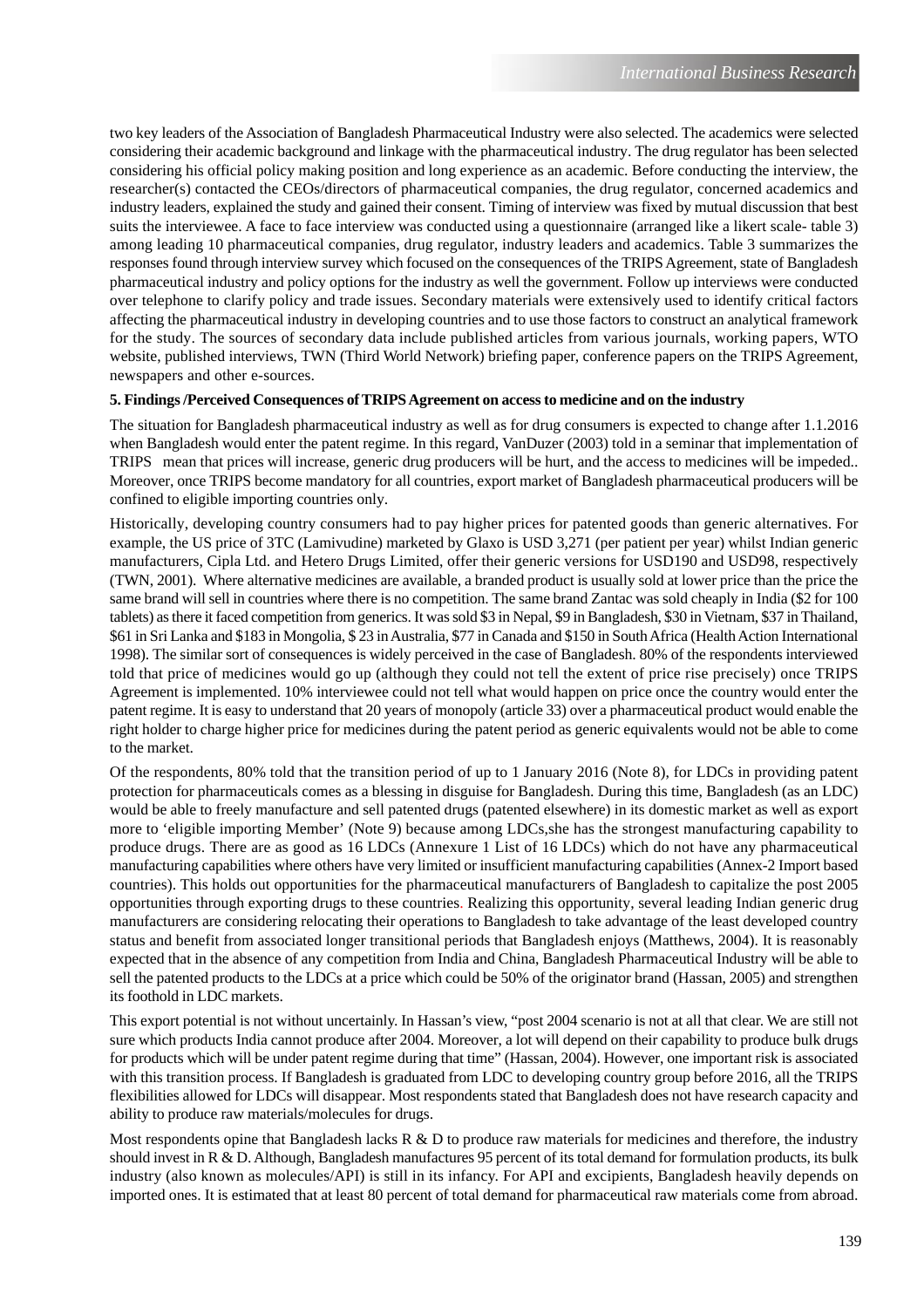Bangladesh source most of its raw materials/API mostly form India and China. With the introduction of patent for pharmaceutical product in these source countries (developing countries were to put patent regime in place since 2005), the price of these bulk drugs/raw materials will naturally go up as royalty for patent use adds up to the cost of molecules/APIs. This will enhance the manufacturing cost of pharmaceutical producers leading to an erosion of their competitiveness in the world market. This might also result in reduced turnover resulting from enhanced price of drugs.

The majority (90%) respondents opined that the patent regime would especially put the smaller pharmaceutical companies in great disadvantageous position who are unable to conform to the cGMP standards and depend mostly on generic drugs. They are not expected to get toll or licence manufacturing order from renowned drug companies which has been allowed in the Bangladesh National Drug Policy, 2005.

The perceived impact from the empirical study shows that access to medicines would be expensive and be somehow impeded. The perceived impact on the industry is however mixed. The pharmaceutical companies have got the unique opportunity to increase their exports to eligible importing countries during the transition period of up to January 1,2016. However, the small pharmaceutical companies might face difficult situation once the country enters the mandatory patent regime under WTO TRIPS agreement. The study also reveals that the pharmaceutical companies should form joint collaboration with global companies to benefit from their skills and technology. One concern for the industry is that Bangladesh lacks enough preparation to face the post- 2016 challenges.

# *5.1Policy Options to Facilitate Better Access to Medicines*

There is important rationale behind TRIPS Agreement. It is also largely held view that the patent regime would result in increased drug price. To strike a balance between access to medicine and incentives for innovators, TRIPS Agreement contains some alternatives and exceptions that Members are allowed to exploit. The following are some important policy options for Bangladesh to ensure access to health at affordable price.

# 5.1.1 Amendment of the Patent Law

Although, Bangladesh has been exempted from pharmaceutical patent up to 2016, its existing patent act provides provision for pharmaceutical patents. It is therefore necessary to amend the national patent law to make it WTO compliant incorporating all TRIPS agreement flexibilities and safeguards. The patent laws should enable the country to provide CL, government use orders and parallel importing in simple and effective ways. The existing Patent Act provides for compulsory licensing but it needs to be amended in line with the TRIPS conditions. The flexibilities allowed and associated requirements to exploit them are shown Table 4.

# 5.1.2 Investment in R & D

In Bangladesh, universities lack R & D facility to support for pharmaceutical industry. In India and China, some selected universities are involved in pharmaceutical R & D. Bangladesh needs to invest in R & D for reverse-engineering of patented drugs. Investment in R & D facilities would also enable the pharmaceutical sector to develop its own molecule/API once the transition period is over. Leading pharmaceutical companies could explore this R & D facility. However research process for new drugs is not advisable for smaller companies as it is very expensive to develop new drugs. The estimated total capitalized R & D costs per new drug is US \$802 million to develop(and the out of pocket cost per approved new drug is US\$403 million)while the corresponding generic costs less than \$2 million (DiMasi, Hansen & Grabowski,2003;Rahim,2006) Development time for a new drug averages over 15 years(Rahim,2006)The smaller companies could explore the possibility of forming consortium with the leading pharmaceutical companies to exploit the R  $\&$  D result of renowned big companies and gain synergy from the joint collaboration(Rahman,2006 personal interview)

# 5.1.3 Upgrade of the Pharmaceutical Sector

The pharmaceutical industry of Bangladesh needs to be upgraded in all respects including proper documentation, bioequivalence laboratory facility, strict compliance with the requirement of the cGMP, capacity building to produce API, quality control and proper supervision by regulatory authority. Establishment of bio-equivalence facility and conforming to cGMP would help the industry to enter into more regulated drug markets abroad (Rahman in an interview on January 1, 2006). Other developing countries with inadequate or no manufacturing capacities could resort to CL and Parallel Importation to provide access to medicines at reasonable price.

# **6. Conclusion**

The Doha Declaration and the subsequent amendment of the TRIPS agreement has made the Agreement more balanced and acceptable. Bringing the amendment to article 31(f) of the Agreement and through Doha Declaration, the TRIPS Council has done a paramount job (Eeckhaute, 2002). Now it is up to Bangladesh and other developing countries to make use of the flexibilities and exceptions to their advantage to help access to medicine in the short term. This would require necessary regulatory changes to make the national patent Act WTO compliant. Moreover, Bangladesh needs to make long term strategic decisions to develop pharmaceutical manufacturing base through drug discovery/R&D. The other option is to make strategic alliance with renowned pharmaceutical companies as CL and parallel importations are not permanent solutions.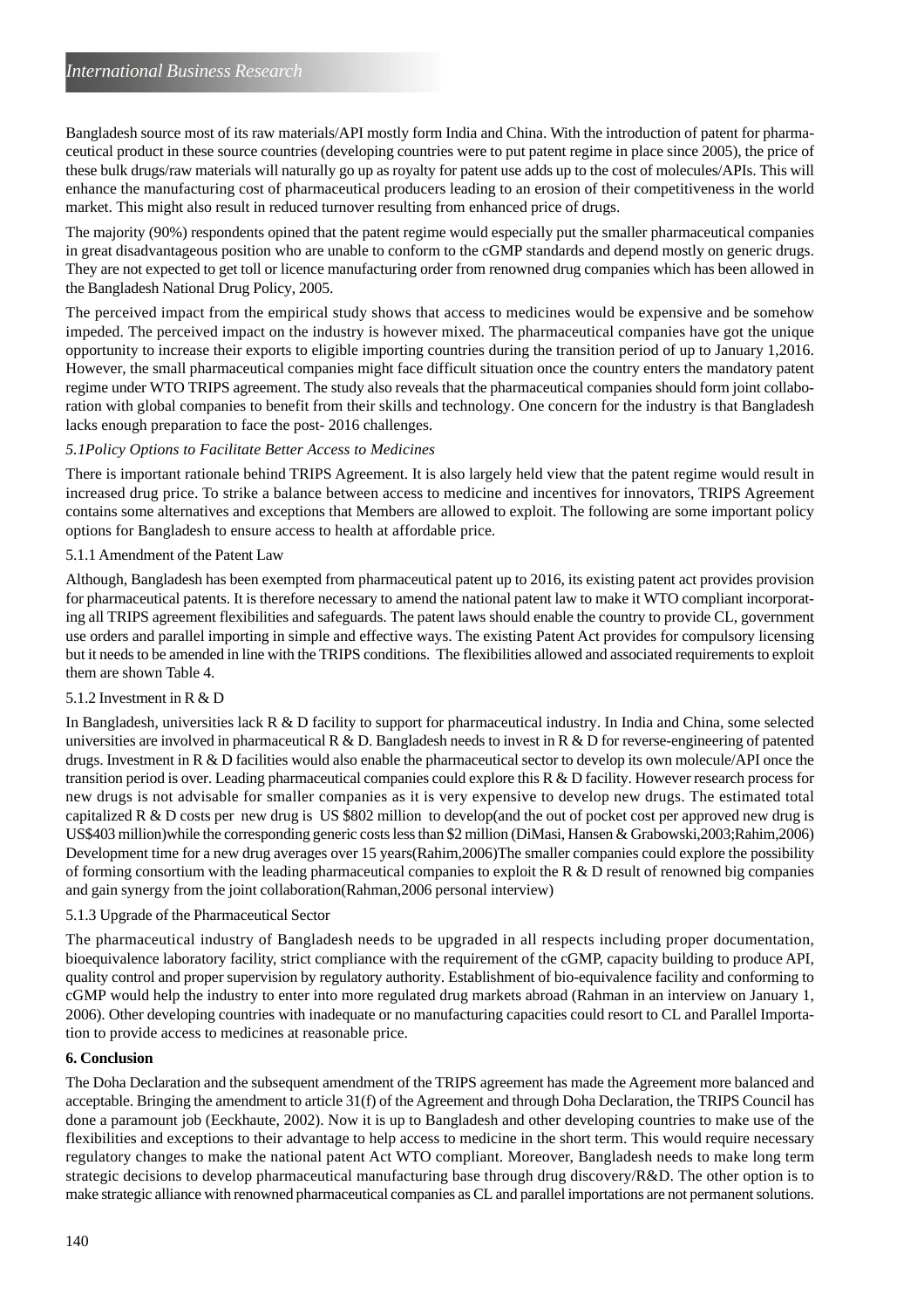As the pharmaceutical sector of Bangladesh suffers from some structural weaknesses (such as inability to produce drug molecules/API) and resource constraints to invest in R&D to develop new drugs, there is no substitute but to strengthen the technological, economic and commercial development of the sector through transfer of technology in alliance with highly technology driven successful companies.

Since the study has mainly focused on the stakeholders' perception in regard to the access to medicine and sustainability of the pharmaceutical sector after 2016, the actual consequences will depend on how the government formulates policy to face the challenges of patent regime. In this context it can also be said that the sustainability of the pharmaceutical industry will depend, to a large extent on how competition under the TRIPS conditionality evolves

#### **References**

Abbott, F.M. (2002), The TRIPS Agreement, Access to Medicines, and the WTO Doha Ministerial Conference. *Journal of World Intellectual Property*, 5(1): 15-52.

Agarwal P. & Saibaba, P. (2001). TRIPS and India's Pharmaceutical Industry. *Economic and Political Weekly* 36, p.3787.

Chowdhury, S.H. (2005). Pharmaceutical Industry in Bangladesh. *Weekly the Telegraph*, Nepal, March 30, (www.nepalnews. com.np).

CIPR. (2002). Integrating intellectual property rights and development policy, London: *Commission on Intellectual Property Rights Report,* p.33.

Correa, C.M. (2004), "Bilateralism in Intellectual Property: Defeating the WTO System for Access to Medicines," *Case Western Reserve Journal of International Law*, Winter, Vol. 36(1) Issue 1: .79-94

Cullet, P.(2003) "Patents and Medicines: the relationship between TRIPS and the human right to health", *International Affairs*, January, Vol.79, Issue 1, 139-160

DiMasi, J.A. Hansen, R.W. & Grabowski, H.G.(2003), "The price of Innovation: new estimates of drug development costs", *Journal of Health Economics*, Vol.22(2): 151-185

Eeckhaute, J.C.V.(2002), "The debate on the TRIPS Agreement and access to medicines in the WTO: Doha and beyond", *Pharmaceuticals policy and law*, 5(2002): 11-24

Fink, C. (2005), "Shifting Tides: TRIPS in the Doha Round," *The World Trade Brief*, The sixth WTO Ministerial Conference, Hong Kong, 13-18 December, 2005.

Giannakas, K.(2002), "Infringement of Intellectual Property Rights: Causes and Consequences,", *American Journal of Agriculture Economics*, 84(2), May, 482-494

Government of Bangladesh (2005), National Drug Policy

Hassan, N. (2004), "Post 2004 scenario is not at all clear," Interview with *Express Pharma Pulse*, an Indian weekly for the Pharmaceutical Industry

Hassan, N. (2005), "Post-WTO Opportunities & Bangladesh Pharma Sector," *Asia Pharma Expo-2005*, Dhaka, Bangladesh,

Hassan, N. (2006), TRIPS and Bangladesh Situation", *Annual Report 2005-2006,* Bangladesh Association of Pharmaceutical Industry

Health Action International (1998), HAI News, No.100, April 1998

Islam,N. & Faroque, ABM 2007, *Purity Poisoned*, Anwara- Nur Welfare Trust(ANWT), Dhaka

Lanjouw, J. (2002), "Intellectual Property and the Availability of pharmaceuticals in Poor Countries," *Centre for Global Development Working Paper No. 5*, Washington Centre for Global Development (http://www.cgdev.org/content/publications/detail/2785/)

Lanoszka, A. (2003), "The Global Politics of Intellectual Property Rights and Pharmaceutical Drug Policies in Developing Countries", *International Political Science Review*, Vol.24, No.2, 181-197

Mazhar, F.(2005), " Bangladesh and Impact of TRIPS on Pharmaceutical Sector", Paper presented in the seminar on ' Impact of TRIPS on Pharmaceutical Sector' organized by Drug Administration, Bangladesh and sponsored by World Health Organization, Bangladesh on 20 March at Hotel Purbani, Dhaka

Matthews, D.(2004), "WTO Decision on Implementation of Paragraph 6 of the Doha Declaration on the TRIPS Agreement and Public Health: A Solution to the Access to Essential Medicine Problems?" *Journal of International Economic Law*, Mar, Vol. 7(1), pgs. 73

Reinhardt, E. (2006), "Access to Medicines," *UN Chronicle*, NY, Sep-Nov. Vol.43 (3):56-57

Rovira, J. (2004), "Creating and Promoting Domestic drug Manufacturing Capacities: Legal and Economic Feasibility Assessment," ICTSD –UNCTAD Dialogue on Ensuring Policy Options for Affordable Access to Essential Medicines, Bellagio, 12-16 Oct. 2004.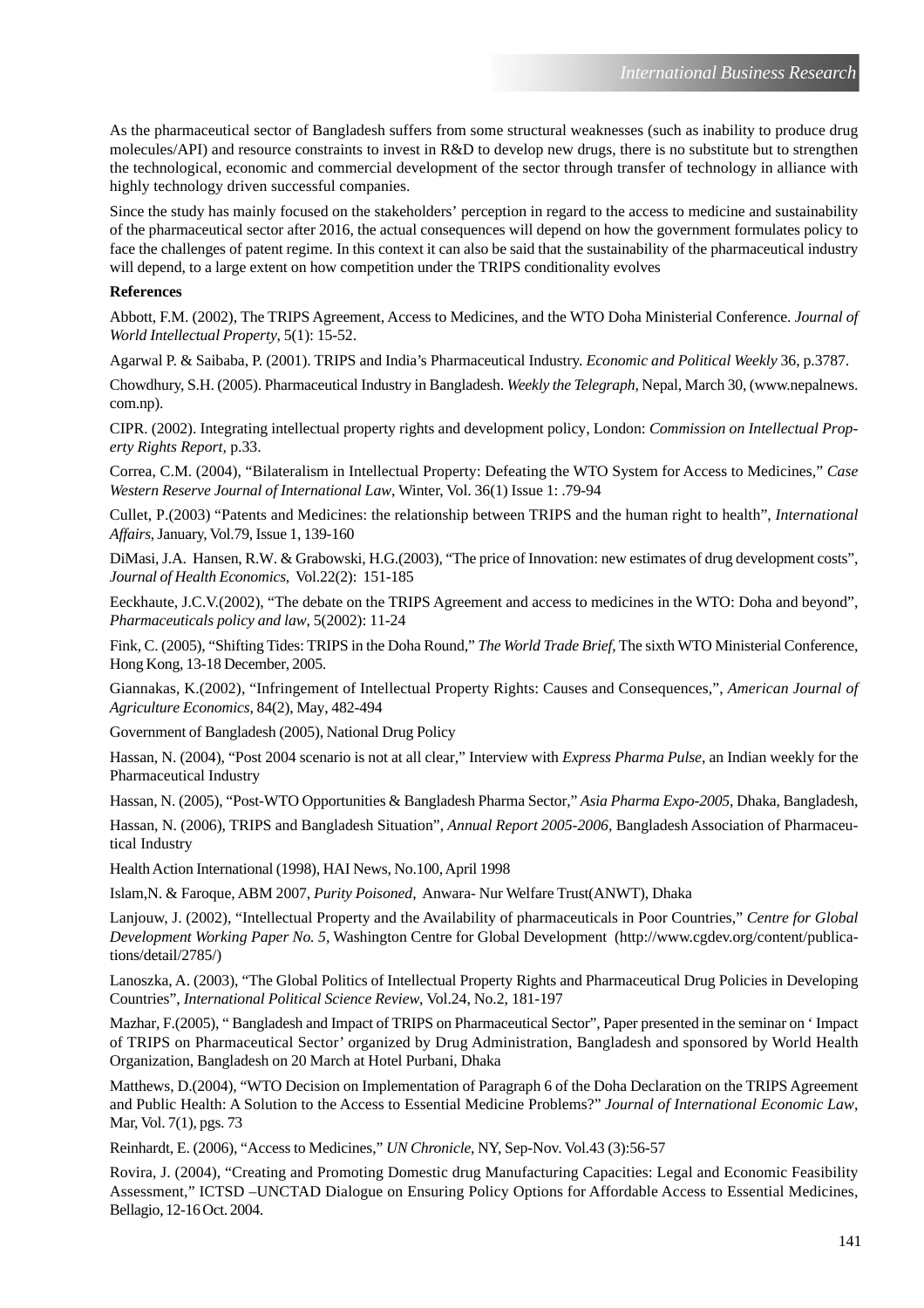Shafiuzzaman, S.M. (2005), Bangladesh Pharmaceutical Industry: Fastest Pharma Growing Sector in South East Asia. *AsiaPharma Expo-2005*, Dhaka, Bangladesh, Feb.15-18.

Smith, S.R.(2005), Maximising Opportunities for the Domestic Generic Drug Industry: Latest Developments at the WTO and Free Trade Agreements. a seminar paper presented in Dhaka on 28 September, organized by Bangladesh Association of Pharmaceutical Industry.

Srinivas, K. R. (2003), Interpreting Para 6 Deal on Patents and Access to Drugs. *Economic & Political Weekly* (www.epw. org.in), Vol.38, No.38, Sept 20.

Srinivasan, S.(2007), Battling Patent Laws: The Glivec Case. *Economic and Political Weekly* (www.epw.org.in), Vol. 42(37), Sept. 15-21.

Subramanian, A. (2004), Medicines, Patents, and TRIPS. *Finance & Development* (Washington), March, 41(1): 22-25.

The Daily Ittefaq, February 2, 2006, Dhaka

*The Daily Inqilab*, 18 February, 2006,Dhaka

*The Hindu Business Line, March 12, 2004*

TWN (Third World Network) (2001), TRIPS, Patents and Access to Medicines: Proposals for Clarification and Reform, Briefing paper, June.

VanDuzer, T. (2003), "TRIPS and the Pharmaceutical Industry in Bangladesh: Towards a National Strategy," *CPD Occasional Paper Series*, Paper 24, April.

Werhane, P.H. & Gorman, M. (2005), "Intellectual Property Rights , Moral Imagination, and Access to Life Enhancing Drugs" *Business Ethics Quarterly*, October, Vol. 15(4),,595-613

#### www.wto.org

Yusuf, M.A. (2006a), "TRIPS Agreement for Pharmaceuticals: Hopes and Concerns for Developing Countries," *The Cost and Management*, Dhaka, Vol.34 (3), 45-56

Yusuf. M.A. (2006b), "WTO TRIPS and Bangladesh Pharmaceutical Industry: Status, prospects and Challenges,", *the AIUB Journal of Business and Economics*, Volume 5(2), August, 23-40

Zerbe, N. (2001), "Seeds of hope, seeds of despair: towards a political economy of the seed industry in Southern Africa," *Third World Quarterly*, Vol.22 (4), 657-673

#### **Notes**

Note 1. In the agriculture sector, there are growing opposition in the developing countries to the granting of IPRs for agricultural crops. Concerns of developing countries include environmental safety and food security (Ganakas, 2002). Moreover, there are also concerns regarding the restrictions on farmers' right to save, use, exchange and sell farm saved seeds (article 27.3b of the TRIPS agreement requires protection of plant variety. There is direct and indirect pressure on the developing and least developed countries (LDCs) to establish UPOV-like plant variety protection regimes that are designed to protect the interest of corporate plant breeders, and not farmers. Since farmers traditionally re-use the seed from their harvests, they are considered direct competitors of breeders who develop plant varieties for commercial interests and then seek legal protection for the exclusive market exploitation of their varieties. Such a regime takes away the traditional and community-centred control over seed conservation and use, which has been the regular practice of farming communities in developing countries (*the Hindu Business Line*, March 12, 2004). As a legal agreement, TRIPS creates a system of proprietary knowledge enforceable to a greater or lesser degree worldwide, expanding the site of surplus extraction in agriculture by restricting the traditional right of farmers to save seed. As a result of the dual nature of seed/grain as both means of production and product, after purchasing one generation of seed, farmers are subsequently able to propagate openpollinated seed for many seasons without any significant loss of yield potential or characteristics. The restrictions on the use of seeds(although modern varieties of seeds are built upon the efforts of farmers whose knowledge and work is embodied in the seed) and the commodification of seeds thereof through TRIPS (27.3b) would invariably undermine the informal seed networks, the most important source of seed for small-scale farmers who produce the majority of food consumed in the region, by making it more difficult and expensive for farmers to save seed, and making it illegal to trade seed with neighbours. Given the importance of informal seed networks in southern Africa, any attempt to undermine traditional practices of saving and exchanging seed therefore represents a serious threat to regional, national and local food security (Zerbe,2001)

Note 2. There is another perspective called Heterodox perspective. This perspective views that people often pursue knowledge for its own sake and innovators can enjoy 'natural' protective measures such as imitation lag due to the cost of absorbing new knowledge, and head start along learning curve.

Note 3. See India Patents Act, 1970.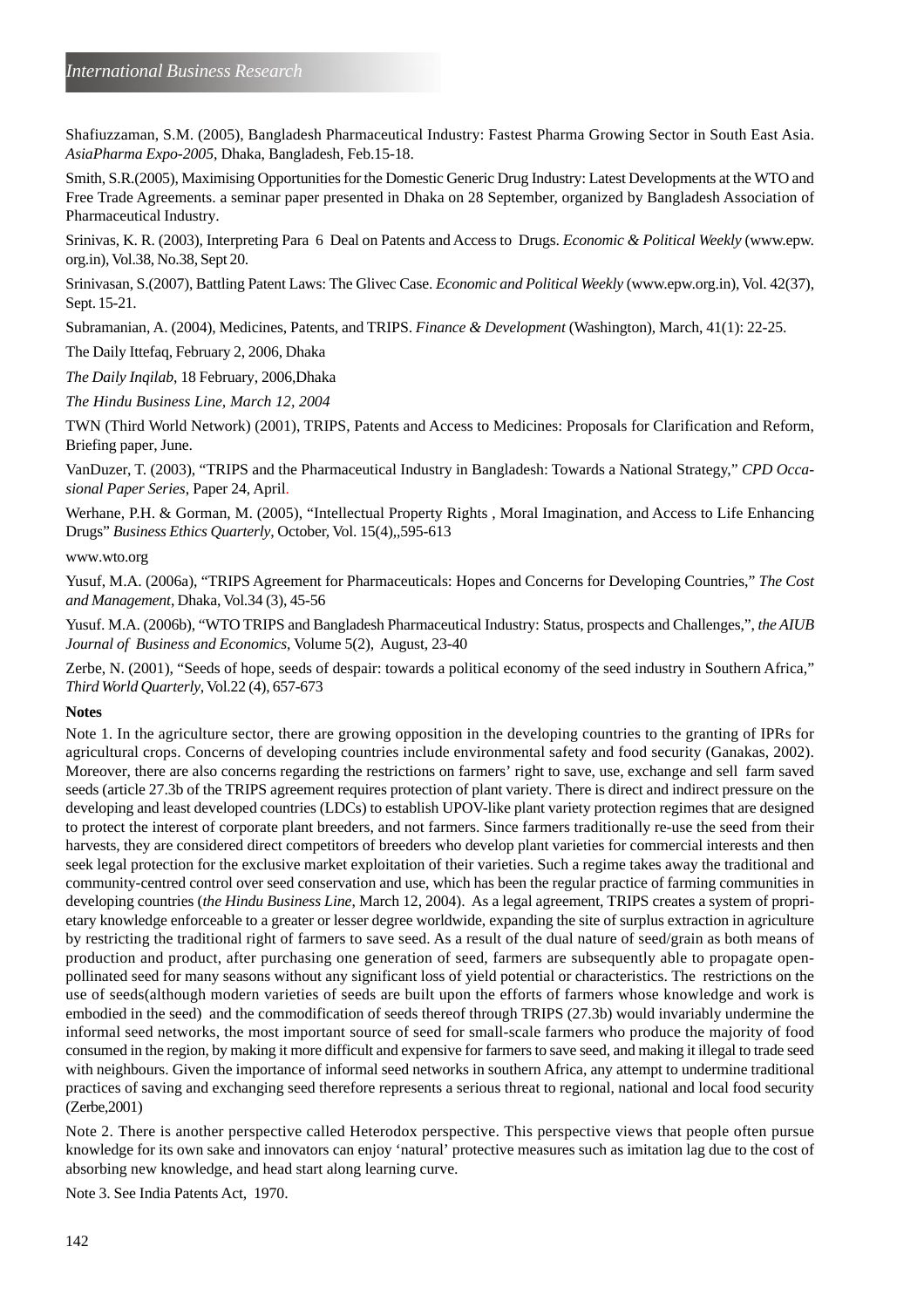Note 4. For example, before generic antiretroviral (ARVs) came into the market, the price of highly active ARV therapy was around US \$ 10,000 to US \$ 12,000 per person per year.

Note 5. 'Evergreening'is the process of interminably extending the life of a patent- 20 years as per Indian Patent law for drugs - by inventing new uses, indications or even dosages and/or by trivially modifying the structure of the drug' (Srinivas,2007 p.3688)

Note 6. "eligible importing Member" means any least-developed country Member, and any other Member that has made a notification to the Council for TRIPS of its intention to use the system as an importer(WTO website)

Note 7. A generic drug is a non-branded copy of a branded drug, and is supposed to be an identical, or 'bio-equivalent' copy. It is allowed to be produced and marketed after the brand name drug's patent expired or in circumstances where the drug patent does not apply(e.g. the exception to exclusive rights via a compulsory licence), or has been waived by the patent holder.

Note 8. After the inclusion of Doha Declaration in TRIPS Agreement (Article 66 and the associated extension of the deadline in the Doha Declaration on the TRIPS Agreement and public Health), LDC countries now under no obligation to provide for pharmaceutical product patent until 1.1.2016.

Note 9. 'Eligible Importing Member' means any least-developed country Member, and any other Member that has made a notification to the Council for TRIPS of its intention to use the system as an importer.

Note 10. Parallel importation refers to the importation and resale in a country, without the consent of the patent holder, of a patented product that has been legally marketed in the exporting country, thus allowing one to "shop around" for a good price and enabling competition(Reinhardt,2006).

#### **Acknowledgments**

We are grateful to the two anonymous reviewers of the ANZAM Conference, 2007 for their helpful comments on earlier version of this article.

**Annexure 1.** LDCs with no pharmaceutical Manufacturing Base

1. Bhutan 2. Burkina-Faso 3. Burundi 4. Central African Rep 5. Chad 6. Comoros 7. Djibouti 8. Equatorial Guinea 9. Guinea 10.Guinea-Bissau 11. Maldives 12. Mauritania 13. Rwanda 14. Sao Tome & Principe 15. Senegal 16. Togo

**Annexure 2.** Pharmaceutical Import based Countries (with very limited or insufficient manufacturing capabilities)

1. Afghanistan 2. Benin 3. Cambodia 4. Ethiopia 5. Lao People's DR 6. Liberia 7. Malawi 8. Mozambique 9. Myanmar 10. Nepal 11. Sierra Leone 12. Somalia 13. Sudan 14. Uganda 15. Yemen 16. Zambia 17. Kenya(Non LDC) 18. Sri Lanka(Non LDC) 19. Tanzania(Non LDC) 20. Vietnam(Non LDC) (Source; Hassan, 2006)

Table 1. Development level on adoption of pharmaceutical product patents

|               | Year of adoption | GDP per capita |
|---------------|------------------|----------------|
| Japan         | 1976             | 24043          |
| Switzerland   | 1977             | 36965          |
| Denmark       | 1983             | 28010          |
| Sweden        | 1978             | 21896          |
| Canada        | 1983             | 16296          |
| <b>Brazil</b> | 1996             | 4482           |
| Pakistan      | 2005             | 508            |
| India         | 2005             | 450            |
| China         | 1992/93          | \$424          |
| Bangladesh    | Future           | \$435          |

Source: Lanjouw, J. (2002), "Intellectual Property and the Availability of pharmaceuticals in Poor Countries," *Centre for Global Development Working*

*Paper No. 5*, Washington Centre for Global Development in Subramanian, 2004 and Bangladesh Bank.

( http://www.cgdev.org/content/publications/detail/2785/)

Table 2. Price Reduction Resulting from Issuance of Compulsory Licensing

|                    | 2001 prices(USD) | 2004 prices(USD) | % drop in price |
|--------------------|------------------|------------------|-----------------|
| Combivir           | 286.28           | 57.99            | 80%             |
| $(60$ tablets)     |                  |                  |                 |
| $AZT(100$ tablets) | 77.58            | 36.08            | 53%             |
| 3TC(60 tablets)    | 141.75           | 46.39            | 67%             |

(Source: Ling, 2005 cited in Smith, 2005)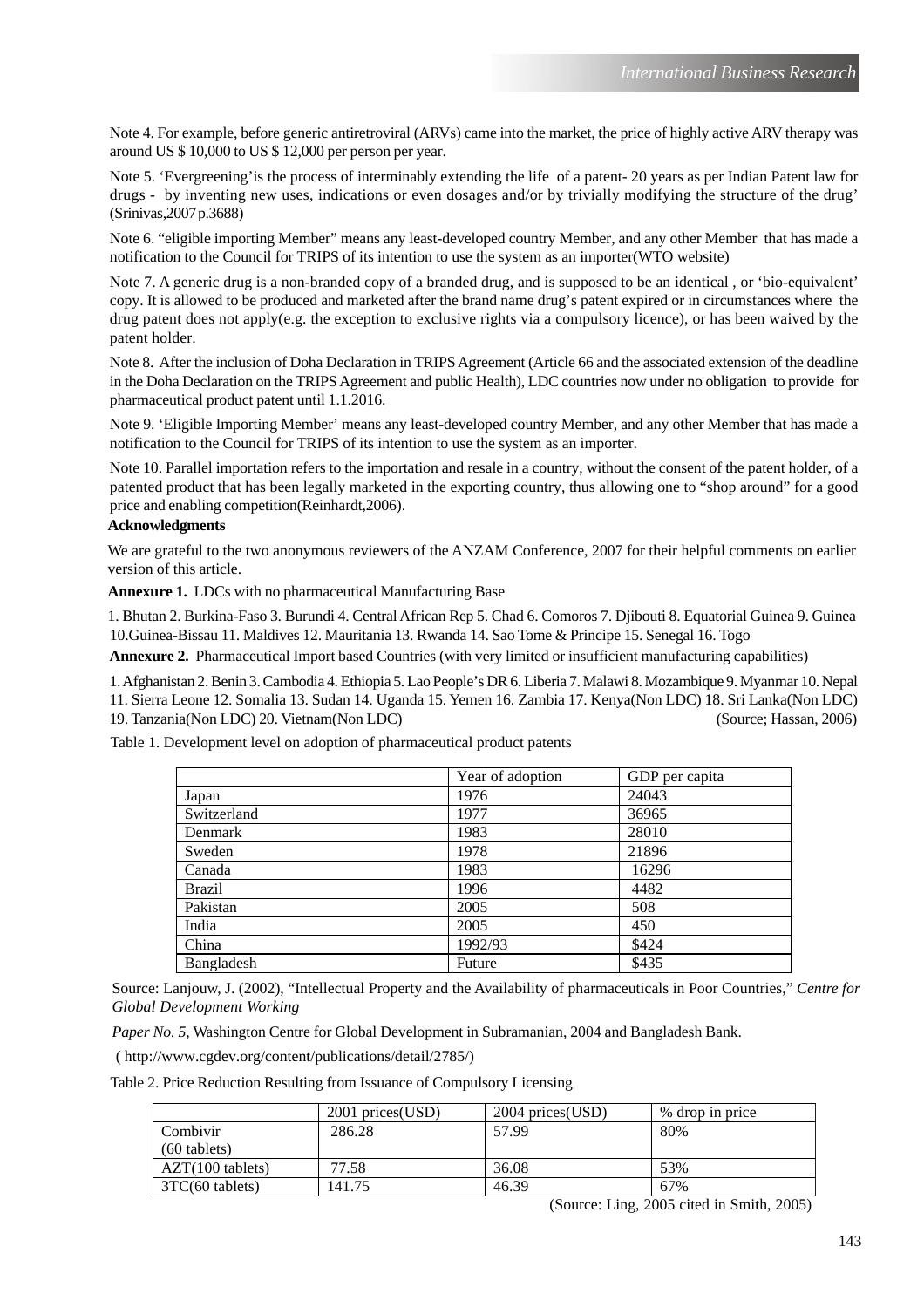|  |  | Table 3. Stakeholders' Perception about impact of TRIPS Agreement on Bangladesh |
|--|--|---------------------------------------------------------------------------------|

|                                                                                                                                                                                           | Strongly         | Agree | Not sure         | Disagree         | Strongly         |
|-------------------------------------------------------------------------------------------------------------------------------------------------------------------------------------------|------------------|-------|------------------|------------------|------------------|
|                                                                                                                                                                                           | agree            |       |                  |                  | disagree         |
|                                                                                                                                                                                           |                  | $\%$  | $\%$             | $\%$             |                  |
|                                                                                                                                                                                           | %                |       |                  |                  | $\%$             |
| a. Implementation of                                                                                                                                                                      | 10               | 70    | 10               | 10               | $\boldsymbol{0}$ |
| TRIPS agreement will                                                                                                                                                                      |                  |       |                  |                  |                  |
| result in significant                                                                                                                                                                     |                  |       |                  |                  |                  |
| price increase of                                                                                                                                                                         |                  |       |                  |                  |                  |
| medicine                                                                                                                                                                                  |                  |       |                  |                  |                  |
| b. TRIPS gives<br>Bangladesh a unique<br>opportunity to<br>capitalize by exporting<br>medicines to eligible<br>importing countries<br>during the transition<br>period of upto<br>1.1.2016 | 10               | 70    | 10               | 10               | $\boldsymbol{0}$ |
| c. Small<br>pharmaceutical<br>companies will face<br>difficult situation in<br>the patent regime                                                                                          | 20               | 70    | 10               | $\boldsymbol{0}$ | $\boldsymbol{0}$ |
| d. Bangladesh does<br>have the research<br>capacity to produce<br>raw materials<br>for<br>drugs                                                                                           | $\mathbf{0}$     | 20    | $\boldsymbol{0}$ | 70               | 10               |
| e. Bangladesh                                                                                                                                                                             | 70               | 30    | $\boldsymbol{0}$ | $\boldsymbol{0}$ | $\boldsymbol{0}$ |
| Pharmaceutical                                                                                                                                                                            |                  |       |                  |                  |                  |
| industry needs to                                                                                                                                                                         |                  |       |                  |                  |                  |
| invest in R &D                                                                                                                                                                            |                  |       |                  |                  |                  |
| f. Pharmaceutical<br>companies should<br>form joint<br>collaboration with<br>global companies to<br>benefit from their<br>skills, R & D and<br>enjoy synergy                              | 10               | 50    | 20               | 20               | $\boldsymbol{0}$ |
| To<br>face<br>the<br>g.<br>challenge of post 2016<br>challenge i.e. patent<br>regime<br>Challenge,<br>Bangladesh<br>have<br>enough preparation                                            | $\boldsymbol{0}$ | 10    | $\mathbf{0}$     | 30               | 60               |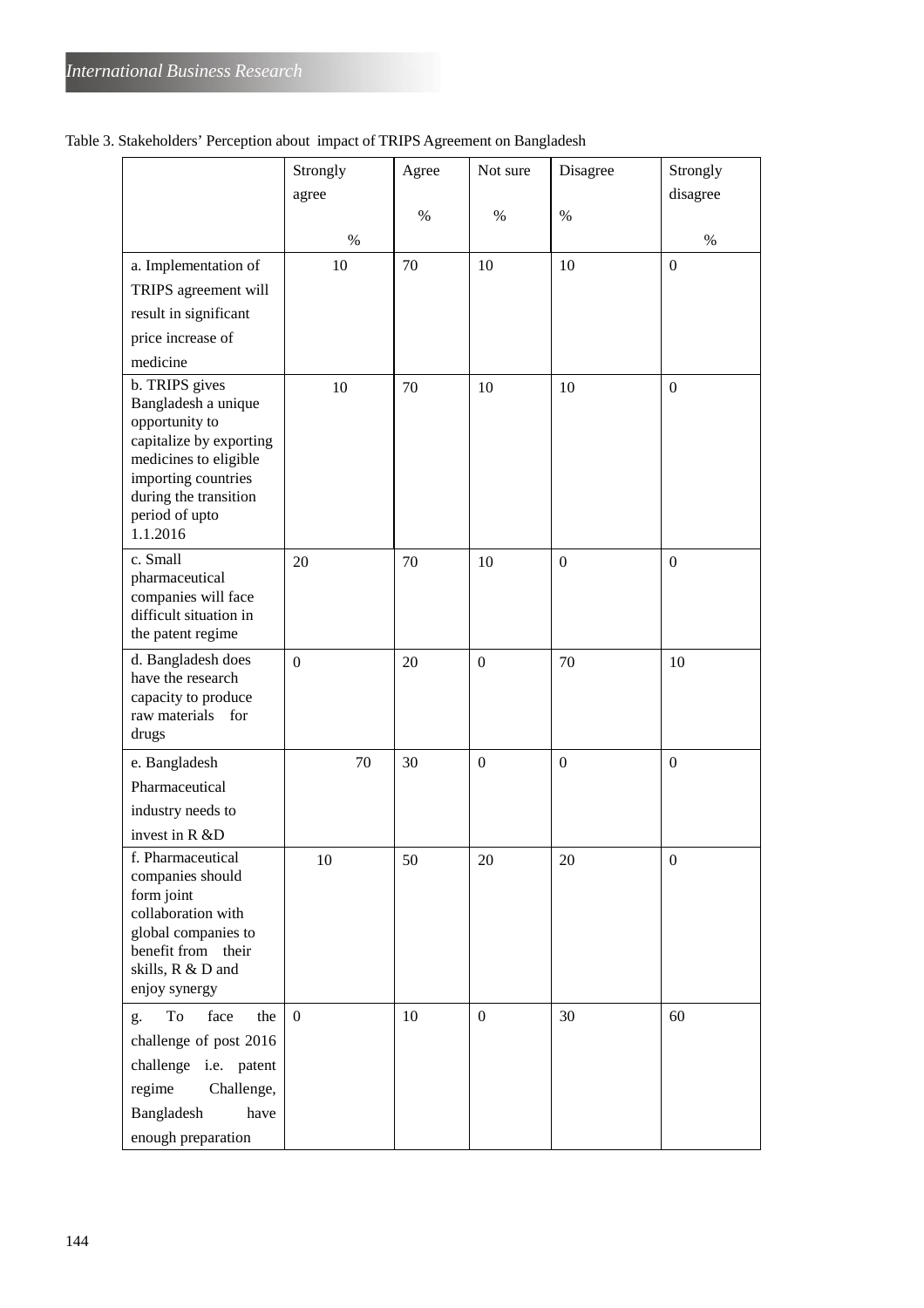| Policy measure                            |                                                                                                                                                                                                                                                                                                                                                                                                                                                        | Requirements                                                                                                                                                                                                                                                                                                                                                                            |
|-------------------------------------------|--------------------------------------------------------------------------------------------------------------------------------------------------------------------------------------------------------------------------------------------------------------------------------------------------------------------------------------------------------------------------------------------------------------------------------------------------------|-----------------------------------------------------------------------------------------------------------------------------------------------------------------------------------------------------------------------------------------------------------------------------------------------------------------------------------------------------------------------------------------|
| 1. Importing the drug                     |                                                                                                                                                                                                                                                                                                                                                                                                                                                        |                                                                                                                                                                                                                                                                                                                                                                                         |
| Compulsory<br>a.<br>licensing (CL)        | A country can import generic version of<br>the patented product by issuing a CL.<br>Member states<br>have the freedom to<br>determine the grounds(except in the case<br>semi-conductor technology)<br>of<br>upon<br>which such licences are given. The<br>imported drug can be from a country<br>where the drug is not patented or in which<br>the drug is patented(in which case the<br>exporting country has also to issue a CL)<br>(Srinivas, 2003) | The applicant has to firstly<br>negotiate to obtain a voluntary<br>licence from the patent holder,<br>and if that fails, then a CL can<br>Adequate<br>be<br>granted.<br>compensation has to be paid to<br>the patent holder.                                                                                                                                                            |
| b. Government use                         | A generic version of the patented drug can<br>also<br>be<br>imported<br>for<br>'public,<br>non-commercial use' by the government.<br>This is designed and facilitating the<br>government to use the imported drug.                                                                                                                                                                                                                                     | Under this 'government use'<br>procedure, the prior consent of<br>or negotiations with the patent<br>holder are not required, but<br>adequate compensation has to<br>be paid.                                                                                                                                                                                                           |
| Parallel<br>c.<br>importation<br>(Note10) | Patented product (not the generic version)<br>can be imported form another country<br>where the same patented product is being<br>sold at a lower price than in the importing<br>country. This is allowed under Article 6 of<br>the TRIPS Agreement on exhaustion of<br>rights. Doha declaration affirms this by<br>stating that each WTO member is 'free to<br>establish its own regime<br>for<br>such<br>exhaustion without challenge.'              | There is no need for an<br>importer to obtain a CL or pay<br>compensation to the patent<br>holder.                                                                                                                                                                                                                                                                                      |
| <b>Local Manufacture of Generics</b>      |                                                                                                                                                                                                                                                                                                                                                                                                                                                        |                                                                                                                                                                                                                                                                                                                                                                                         |
| Compulsory<br>a.<br>licensing             | If a drug is patented in a country, generic<br>version of the drug can be locally<br>manufactured by a local company or by an<br>agency (including government agency)<br>that has been granted CL by the<br>government.                                                                                                                                                                                                                                | The applicant has to negotiate<br>to obtain a voluntary licence<br>from the patent holder, and if<br>that fails, then a CL can be<br>granted.<br>This<br>requirement,<br>however, does not apply if the<br>CL is issued on grounds of<br>public non commercial use, for<br>national<br>emergency<br>or<br>to<br>anticompetitive<br>remedy<br>practices. Compensation has to<br>be paid. |

Table 4. TRIPS Flexibilities and Associated Requirements